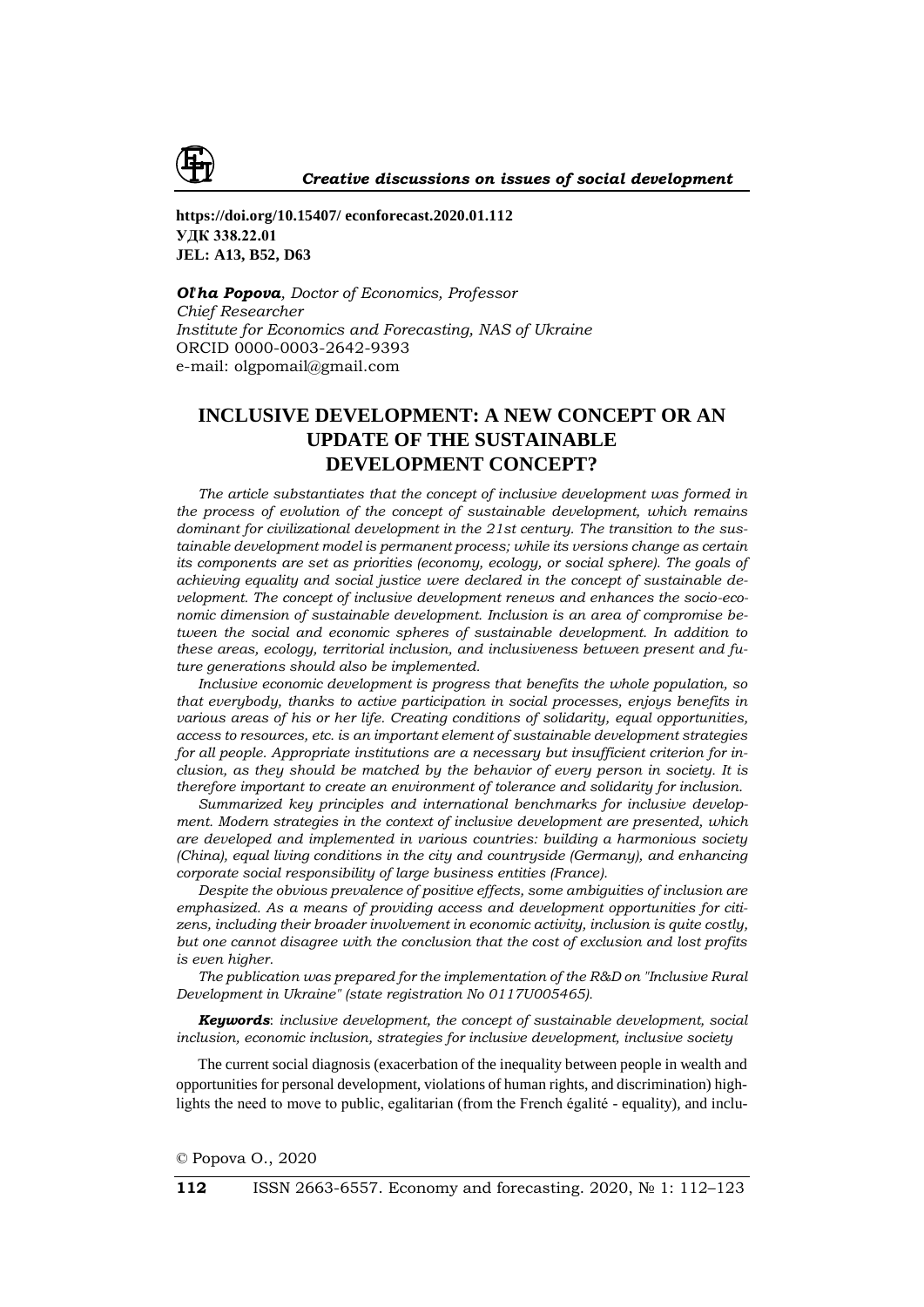#### **Inclusive development ...**



sive development. It becomes clear that the economic growth in previous years failed to resolve these problems, some of which are now even worse than before. This creates challenges for further economic progress and social cohesion of societies. Therefore, official international documents, scientific papers and public discussions all focus on inclusiveness. It is usually more about inclusive education, social inclusion and less about economic inclusion, although the expediency of using inclusive approaches in multiple spheres of life seems more and more obvious.

Inclusion is such a principle of organization of life in society and, in particular, in the economy, according to which all people are given access to such vital areas as resources, jobs, education, culture, political decision-making, which increase their chances of well-being, self-realization and acquisition of a higher status, while no person (regardless of appearance, origin, state of health, gender, place of residence, etc.) feels excluded from social processes. Inclusion is based on two pillars: 1) creating opportunities / chances, including economic ones, for all members of society; 2) participation in the distribution of benefits from development and sustainable growth. However, the "passive participant" approach to inclusion (when people benefit from economic growth without taking an active part in increasing income) as a result of partial redistribution of income in their favor (via various forms of state support) is no longer supported.

The emphasis of economic inclusion lies on productive employment for all groups of the population, their involvement in economic activities and creation of added value. In addition, in this way, their participation in the distribution of income is ensured.

### **Actualization of inclusion under the modern challenges**

First, *the effects of economic growth prove to be insufficient to reduce poverty and unemployment*. Thus, in recent years, economic growth has not transformed into employment growth, although the two processes are usually considered relative. Researchers have found that while in the 80s of last century, a three percent GDP growth produced a one percent increase in employment, in the 90s; only an eight percent GDP growth produced a similar employment increase [1]. Although poverty has been reduced by almost half since 1990, there are still a large number of people living in poverty.

Second, *inequality between rich and poor has even widened*, and presently the gap, particularly in OECD countries, is the largest in 30 years. Such inequality complicates the task of overcoming poverty, because while a 1% increase in income reduces poverty by 4.3% in countries with lower income inequality, in countries with higher inequality such an income increase only reduces poverty by 0.6% (according to a World Bank research) [2]. The number of billionaires in the world has doubled in the last decade; At the same time, according to a study by the international association of anti-poverty organizations Oxfam, financial situation of the 3.8 billion poorest people has not improved,. It is becoming increasingly clear that further progress in overcoming poverty depends not only on economic growth, but also on *how well the poor will be able to benefit from it*. The great strategist Roosevelt noted in the 1930s that "our progress is not tested by increasing the wealth of those who already have much, but by whether we are able to provide enough for those who have too little" [3].

Third, one of the challenges is now *the slowdown of economic growth* in both developing and developed countries. In the past, the basis of the positive dynamics of social development was the large-scale industrialization (reorientation of the economy from agriculture to industry and increasing productivity in these sectors). However, the problems of the XXI century indicate that the situation will develop differently. Presently, when people stop farming, they mainly move to informal employment in urban areas, where productivity is low too. The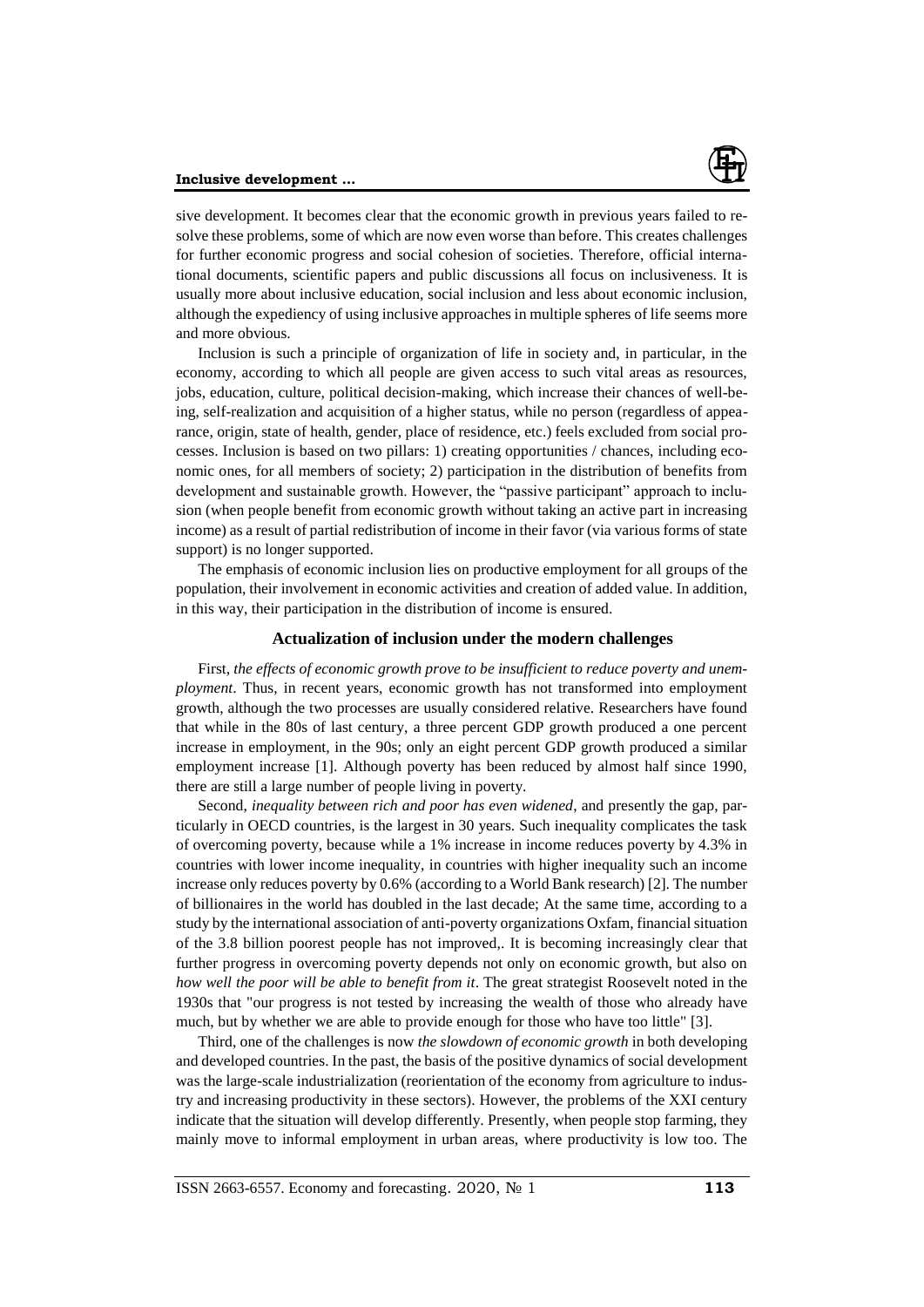

possibilities for industrialization are largely exhausted, which makes people look for other levers to provide progress.

And this lever of economic development and growth can be an active involvement of each person in economic activities. Economist R. Hausmann notes that economic growth becomes unstable when a large part of the population does not participate in it [4]. Robert Solow (one of the authors of the paper on "Strategy for Sustainable Growth and Inclusive Development") notes that exclusion of some part of the population (by gender, age, and ethnicity) from receiving benefits leads to the loss of those people's abilities [5]. Thus, the economy is increasingly influenced by factors that were previously considered non-economic (ecology, social responsibility, and inclusion), which now acquire economic characteristics and dimensions.

## **Inclusion as a strengthening of the socio-economic component of sustainable development**

Increasing imbalances between economic and social progress and resource provision (together with environmental damage) lead to wealth stratification, gaps in the socio-economic situation of urban and rural residents, unemployment, and inequality in access to education, medicine and other basic goods. And this happens despite the fact that the development of civilization since the 90s of the last century has been focused on sustainability and the recognition by the international community of *the concept of sustainable development as dominant*.

So how do the concept of inclusive development correlate with the concept of sustainable development?

Some scholars, comparing the principles of the concept of sustainable development with those of inclusive development, argue that "inclusive development is a new concept that has fundamental differences. Sustainable development creates the basis for inclusive development" [6]. At the same time, these scholars quote the main principles on which the concept of sustainable development is based, among which are "achieving equality and social justice; and ensuring social selfdetermination and cultural diversity", which corresponds to the principles of inclusiveness. As they rightly argue, "the Global Sustainable Development Goals are closely linked to the concept of inclusiveness," because both are developed based of the inclusive approach. They reflect the logic of transformation of the models of economic dynamics as "economic growth → sustainable development  $\rightarrow$  inclusive development", suggesting that each subsequent model does not deny, but harmoniously develops the previous ones.

Then is "inclusive development a new concept" formed because of the transformation of previous ones, including the concept of sustainable development? The principles of inclusion (in particular, the achievement of equality and social justice) have already been defined in the concept of sustainable development. The author of this article believes that the concept of inclusive development harmoniously fits into the context of the concept of sustainable development (representing its part), and develops, updates and strengthens the socio-economic aspect of sustainable development. Actually, *inclusion is an area of compromise between the social and economic aspects of sustainable development* (Fig. 1).

Isolation of and modern emphasis on the concept of inclusive development once again testifies to the scale and dynamism of the concept of sustainable development as a dominant guideline for social development. In 1992, the UN Conference on Environment and Development established, at the conceptual level, the basic principles of sustainable development, which are its socio-economic and environmental balances. The process of transition to the model of sustainable development is permanent, transitions occur from one version of this development model to another, with setting individual components as priorities for particular periods.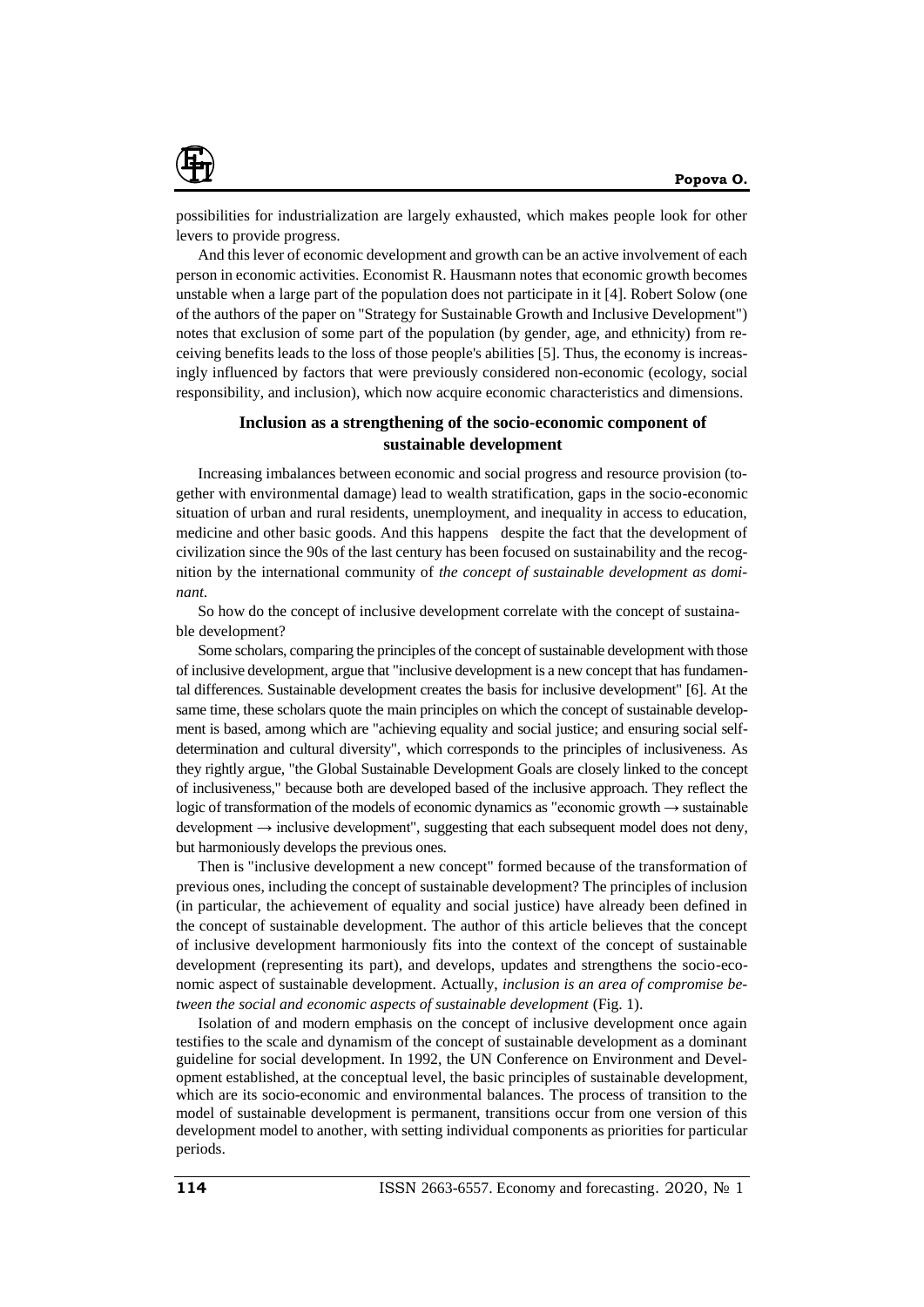

**Fig. 1. Inclusion as a compromise area between the concepts of sustainable development**

*Source:* adapted and supplemented by the author based on [7].

It is worth mentioning that after the approval of the concept of sustainable development, special attention was given to environmental aspects, and, over time, the concept of "green" economy was formulated. But at the same time, it was emphasized that it is illegal to consider sustainability as a way of environmentally sound management of natural resources (which can cause social and economic harm) [8] and that it is necessary to strengthen the social component of sustainable development. It is exactly the concept of inclusive development that reinforces the socio-economic component of sustainable development: people (all and especially vulnerable ones) must have a chance at life, including involvement in the economy (relying on their knowledge and innovation), and benefit from economic growth. To include this aspect, researchers of inclusiveness often use the term "inclusive sustainable development" (previously they used the term "environmentally sustainable development"). And although there is a certain essence tautology, such a combination reflects the priorities of particular aspects of sustainable development.

Increasingly, supporters of economic growth too point to the need for its inclusiveness (that is, involvement of a wider range of people in economic activities and distribution of economic benefits, and strengthening the responsibility for environmental consequences), thus balancing the position of deterministic growth, which often fail to mean prosperity for every member of society.

In the context of inclusion, of special interest is the renewal of the triad of sustainable development that follows from the 2030 Sustainable Development Goals, namely "people, planet, prosperity". That is, people are placed first (as the social component of sustainable development), then comes the planet (environmental component) and finally the prosperity (economic component). This triad is essentially formulated as a syllogism (logical inference,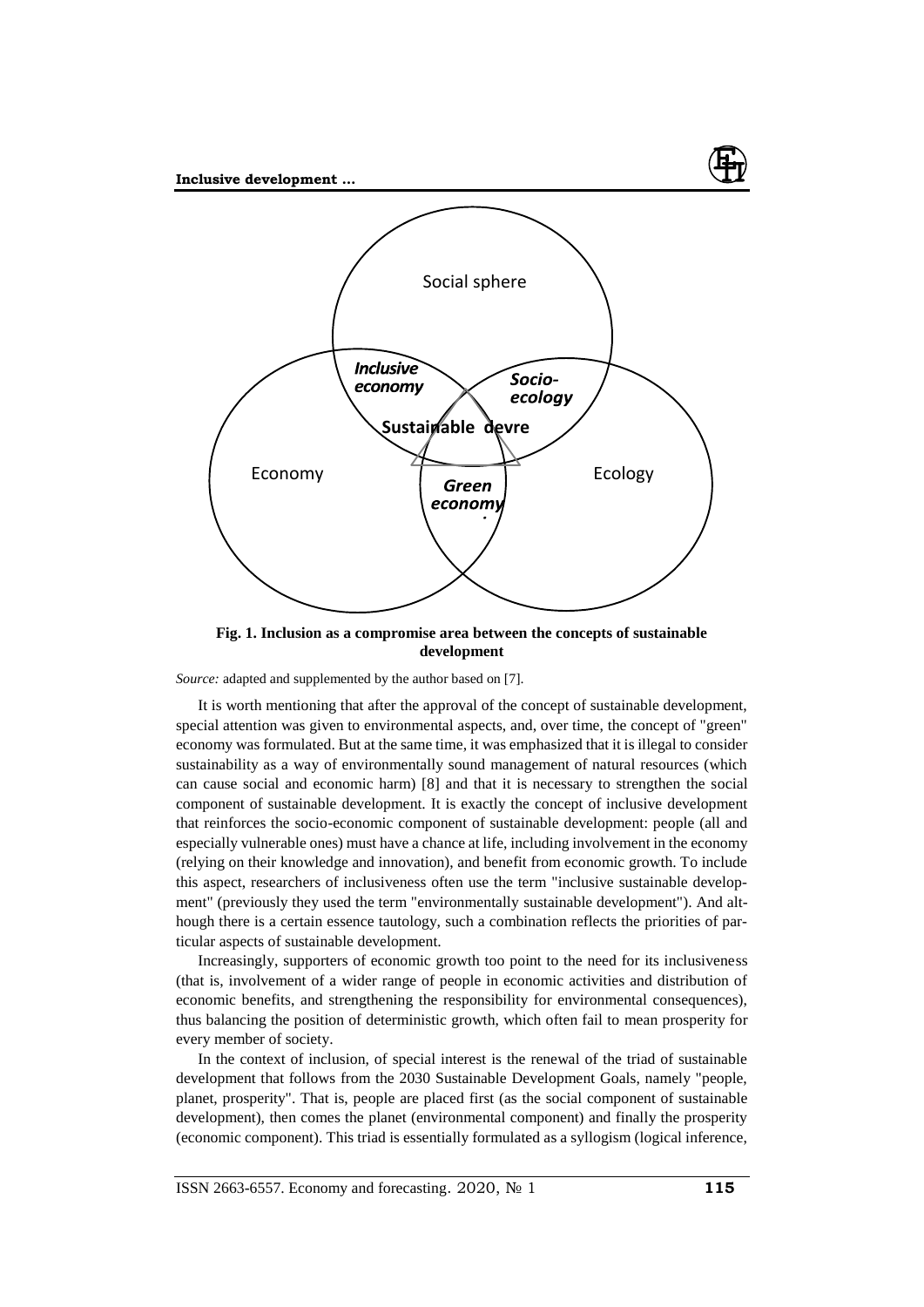

where the third judgment follows from the first two). If people (at local, regional, or planetary level) enjoy the benefits more equitably (access to resources and benefits; justice; broad participation at all levels), have better education and more opportunities (in terms of infrastructure, innovation, security, and viable settlements) and manage natural resources in a sustainable way (production and consumption), then as a result, economic prosperity is higher. Simply put, if the capabilities of people and the resources of the planet raise the ability to meet human needs in the short and long term, then the descendants will get significant benefits for their sustainable prosperity (current inclusion and inter-generational inclusion).

Thus, the concept of inclusive development was formed in the course of **evolution of the concept of sustainable development**, which remains dominant in the XXI century. The internationally approved Sustainable Development Goals (a concept for the development of global civilization in the coming years) of 2030 declares the task of ensuring prosperity and a full life *for all people*. Justice and equal opportunities are an essential element of the strategies of sustainable development, as stated by the authors of the World Bank report [5, p. 62]. Implementation of an inclusive development model would promote sustainable growth [9].

Besides, the basic conceptual framework for sustainable development (a progress that meets the needs of the current generation without threatening the ability of future generations to meet their own needs) aims to **ensure inter-generational inclusion**. A sustainable future for everyone means human dignity, social integration and protection of the environmental; it is a future in which economic growth does not aggravate inequality, but provides economic prosperity for all, and where the environment and labor markets are designed to make it possible for all to enjoy their rights and opportunities, and economic activities are environment friendly [10].

The skepticism of individuals about the practical feasibility of inclusion and the goals of sustainable development does not mean that we should stop striving for their implementation. This is a prism through which each country must consider the existing problems and evaluate actions; these are ideological guidelines for the self-organization of society, its members, business, etc.

Inclusion as an area of compromise between social and economic spheres of sustainable development is demonstrated by the inclusion in business activities. However, most often it is still just a question of social business, which approach seems unjustified, since other types of business can be inclusive too. For example, if a business is built based on the principle of solidarity, for example, when a vulnerable group of agri-food producers (small farmers) provides products to vulnerable consumer groups like schoolchildren, low-income families, etc., or when rural households, as small tour operators, provide tourism products and services to tourists with special needs.

Another aspect of inclusion in business is inclusiveness of the team, whose members are selected regardless of appearance, origin, gender, health status and so on. MacKinsey consultants claim that "groups not represented in the team mean the company's unearned profits", because monotonous teams in business decision making are not able to go beyond their life experience.

At the same time, inclusive employment should not be understood purely as creating conditions for employment of people with special needs, as it also involves flexible schedules and other working conditions suitable for a wide range of job seekers, depending on their needs (remote, hour based work, etc.) Inclusive business is characterized by the use of various forms of feedback, provision of employees with opportunities for professional development and so on. The subjects of such a socio-economic trade-off in the context of inclusiveness are both employers and employees.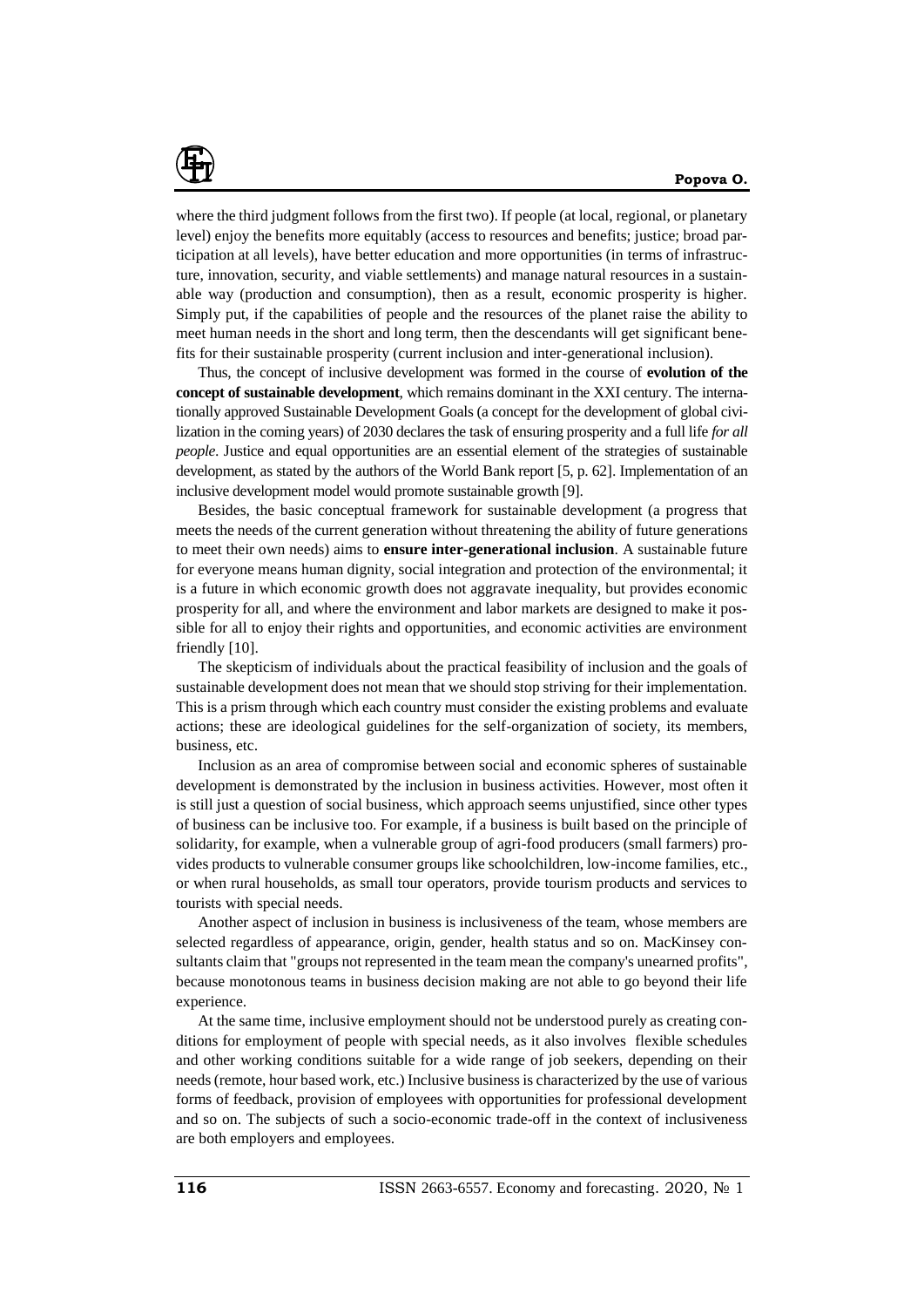

One of the innovations of business development in the context of inclusion is the transition from social corporate responsibility to *social corporate activities* (preventive actions of business).

## **International guidelines for inclusive development**

The first step towards conceptualizing, analyzing and engaging social inclusion was the UN report on "Building an Inclusive Society: Practical Strategies for Promoting Social Inclusion" in 2007 [11]. It quotes the definition of an inclusive society as a society for all, where everyone with their rights and responsibilities plays an active role (the definition was approved at the World Summit for Social Development, Copenhagen, 1995). Inclusive society is based on the reasonable values of justice, equality, human dignity, rights and freedoms, and the principles of inclusive diversity. Society provides for all its members appropriate mechanisms that enable citizens to participate in decision making that affects their lives and ultimately shapes their common future (see box).

| Box                                                                                                                                        |
|--------------------------------------------------------------------------------------------------------------------------------------------|
| Main elements needed for the transition to inclusive society                                                                               |
| The supremacy of law and the existence of legal institutions.                                                                              |
| Respect for the rights, dignity and privileges of everyone in society, support and security of<br><i>people's responsibilities.</i>        |
| Inclusive policies, institutions and programs that address the poor and consider gender as-<br>pects, and national and subnational levels. |
| Equal opportunities for active participation in public, social, cultural, economic and political<br><i>activities.</i>                     |
| A mature civil society (rights, responsibilities, participation, citizenship and mutual confi-<br>dence).                                  |
| Equal access to information, infrastructure and facilities.                                                                                |
| Wider opportunities for marginalized and excluded people.                                                                                  |
| Cultural pluralism, respect and recognition of diversity.                                                                                  |
| Open space and opportunities for participation in the formulation of                                                                       |
| common goals and vision; the need for continuous dialogue.                                                                                 |
| Efficient decentralized management of the economy of towns and villages with the                                                           |
| participation of communities and their members.                                                                                            |
| Fair distribution of economic and social resources and benefits.                                                                           |

Five dimensions of social inclusion are proposed - from lower to higher levels:

- 1) *visibility*: being noticed and recognized;
- 2) *consideration*: problems and needs are taken into account in policy development;
- 3) *interaction:* access to social interactions;
- 4) *rights*: the right to act and demand realization of human and collective rights;
- 5) *resources*: availability of key resources for full participation in society.

The foundations of the concept of inclusive sustainable growth were developed by the Commission for Growth and Development in "The growth report. Strategies for Sustained Growth and Inclusive Development" of 2008. According to the authors, the emphasis is on sustainable growth not because such growth is the ultimate goal, but because it is necessary to solve the problems that concern people, that is, poverty reduction, employment, education, health, and opportunities for creativity. Inclusive growth is a necessary, and probably a sufficient condition for giving people a better chance to become productive workers and creative personalities [5, p. 62]. The World Bank defines inclusive growth as high and sustainable (on the condition that it includes poverty reduction), widespread in all economic sectors, involving a considerable part of labor potential and providing equal opportunities for access to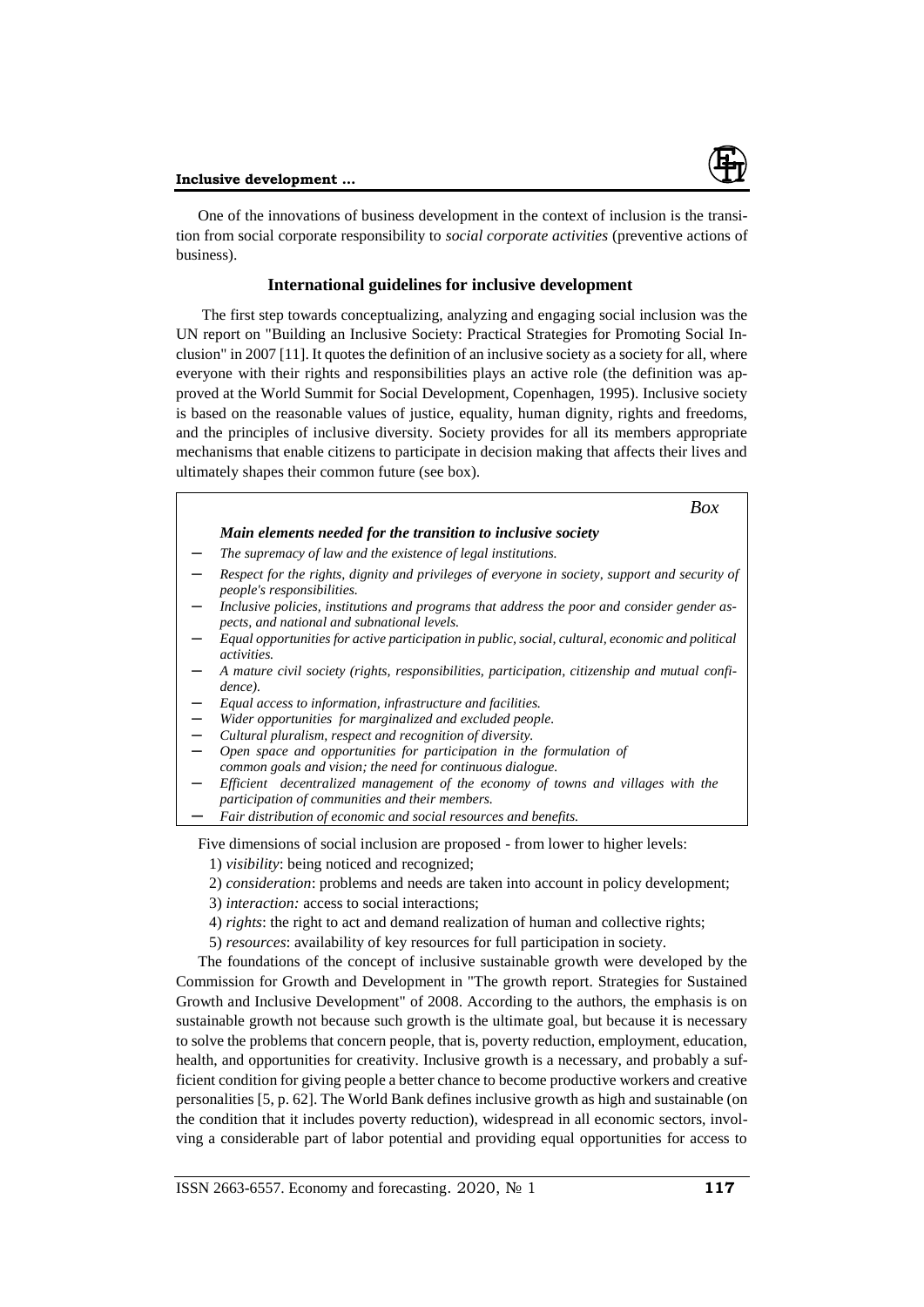

market and resources. The Organization for Economic Cooperation and Development pays considerable attention to the distributive aspects of welfare and anti-discriminational orientation of economic growth.

Researchers claim that with inclusive growth, a high level of investment, rapid innovation and robust GDP growth are achieved in parallel with the reduction of income inequality. Inclusiveness should not be seen as a constraint to growth that ensures the latter's moral acceptability. Actually, inclusiveness is a growth-enhancing strategy [4].

The European document "EUROPE 2020. A European strategy for smart, sustainable and inclusive growth" focuses on sustainable development, employment inclusion, and social and territorial cohesion.

Finally, the principles of inclusiveness are reflected in the UN Program "Sustainable Development: Goals and Agenda 2030" (approved to replace the "Millennium Development Goals by 2015"), which serves a guide for governments and citizens of the planet and stipulates:

- overcoming poverty in all its forms,
- promoting well-being and productive employment for all,
- providing universal access to resources (water, energy, ecosystems, etc.) and opportunities for all (inclusive education, innovation, justice, infrastructure, and sanitation),
- attaining gender equality, and
- reducing inequality within and between countries.

Summarizing the scientific opinions and international guidelines, we can identify the following **key principles of inclusive development**:

- broad social goals, comprehensive human development;
- reduction of inequality and poverty, ensuring cohesion (*social inclusion*);

– participation of all groups of citizens in economic life, and not just in the distribution of incomes (*economic inclusion*);

– benefits to the general population, especially children, women and the elderly (*inclusion of vulnerable groups*);

– careful use of natural resources by citizens and protection of the environment, public control over the process (*environmental inclusion*); and

– creation of equal basic conditions and chances for vital activities for urban and rural population, and elimination of disparities (*territorial inclusion*).

Institutions as well as people should be inclusive. Homo economicus (economic man as a rational egoist) in A. Smith's simplified model should change to homo inclusivus, which would indicate the emergence of a qualitatively new type of man (homo humanus). According to the Nobel Prize winner in economics J. Buchanan, human strives for freedom not in order to maximize utility, but to become the human he wants to be [12]. A positive change in the essence of a human who wishes to meet the modern requirements of homo inclusivus will mean intensifying his participation with other humans' in attaining what they wish to attain.

*On the one hand, the correct institutions (guarantees of property rights, human rights, and personal and economic freedoms) are a necessary but insufficient criterion of inclusion. Because, on the other hand, it is exactly each person's proper behavior in society, consideration of values, self-discipline, recognition of the supremacy of law and the principle of remuneration, non-violence, and diligence that ensures the effectiveness of inclusive institutions.*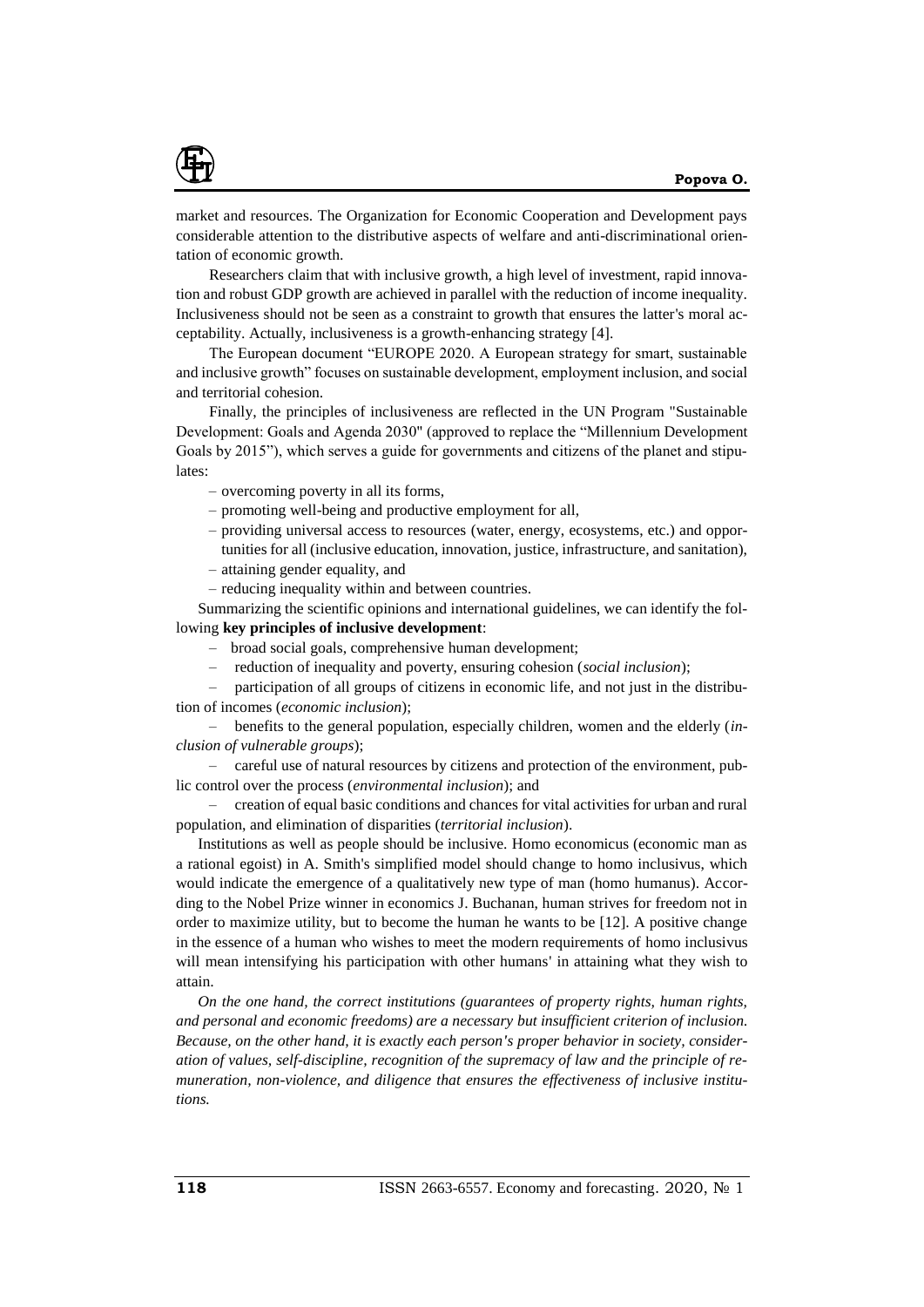

### **Inclusion requires economic costs and sometimes seems contradictory**

The logic of market economic system is subject to the need to consider people's individual interests as long as they serve the purposes of this system, that is, profit making. At the same time, as experience shows, the market system not only excludes a significant part of society (and not only the unemployed), but also considerably limits the interests of working people (in terms of wages, benefits etc.).

Along with meeting the basic needs for education, access to resources and public transport, etc. in the context of inclusion, it is important to provide all people with opportunities for employment, and the development of their individual abilities. Inclusion is associated with flexible labor markets (with insignificant restrictions on employment), low business taxes, incentives for innovation, high spending incurred by government, business and citizens on education, professional training, unemployment benefits, and health care and an equalizing social policy. It is obvious that creating a job for a person with special needs can sometimes be much higher than for a regular worker.

In addition, it is necessary to create an environment of social tolerance and cohesion. Of special interest are thoughts of researcher Simon Haihou on changing attitudes towards certain groups (disabled people, migrants) depending on economic factors. According to him, when the economic situation is favorable, labor force coming from abroad are welcome, while as soon as situation gets worse, the attitudes change [13].

The UN report on "Building an Inclusive Society: Practical Strategies for Promoting Social Integration" of 2007 notes that **the cost of inclusion is high, but the cost of exclusion and missed opportunities is even higher** (in terms of social conflicts, violence, division of society, etc.) [11].

Thus, there are a few factors important for inclusion. *First*, it is the general level of a country's well-being, and the higher it is, the more tolerant the attitude towards the vulnerable and deprived groups. *Secondly*, given the growing inequality in wealth, the approach "that the rich share with the poor" is important. But not in the literal sense, but in the form of participation (as partners, together with the government) in providing the vulnerable groups with access to resources in order to raise their chances in life, as well as their social responsibility and solidarity. *Third*, to overcome inequality and reduce barriers to social integration, the most important thing is political will and only then comes money.

In part, the positive effects of inclusion are obvious, for example, as to social and financial inclusion. But what about the system of total face recognition and tracking of citizens' behavior ("see everyone"), which is being introduced in several countries? Some see this as the end of personal freedom, others as the ability to control crime. By the way, this system made it possible for China and Singapore to overcome the current coronavirus epidemic in an orderly manner.

The thesis "equal rights for all", that is, equality of all before the law is indisputable, as is the desire to provide equal opportunities for all people. And if people are given economic freedom, isn't the inequality in their property a consequence of the difference in their abilities? So which is better from the standpoint of inclusion - equality in poverty or higher living standards in a stratified society?<sup>1</sup> Sometimes not everything is clear.

l

<sup>&</sup>lt;sup>1</sup> For example, Chinese sources report that back in the 1980s, many families ate once a day, but now all Chinese are provided with plenty of food. During this period, inequality in terms of Gini coefficient has increased, and experts argue that granting economic freedom allowed talented people to develop their abilities.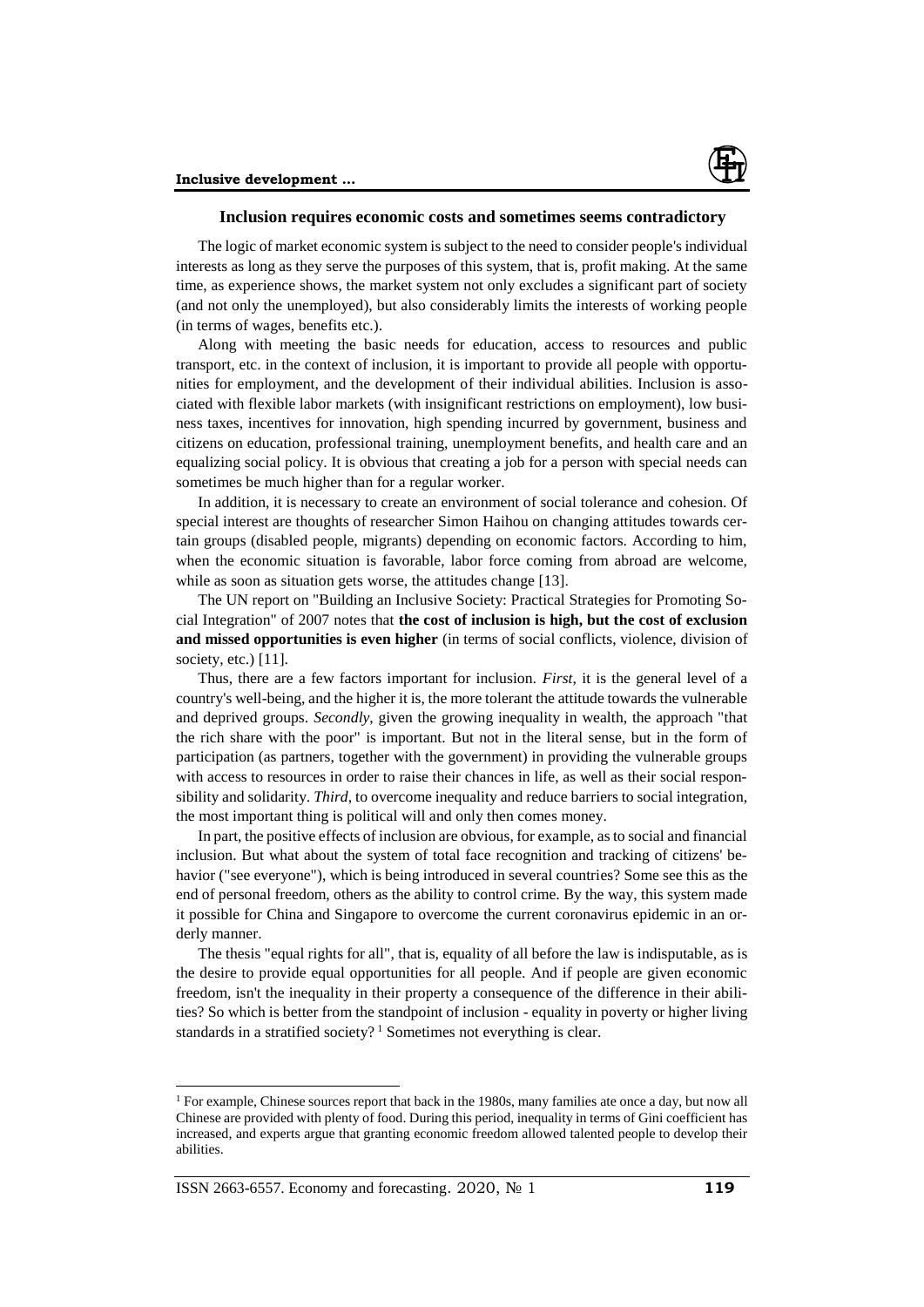

#### **Strategies of inclusive development**

In the context of inclusive sustainable development, there are well known strategies like "harmonious society" of China, or "equality of living conditions" of Germany. In France, inclusiveness is codified as a component of corporate social responsibility of the businesspersons.

The strategy of a "harmonious society"<sup>2</sup>, formulated by the Chinese leadership at the beginning of the XXI century, proclaims that the social basis for development should be a society where everyone can realize their potential, get their share and live in harmony with other people. The strategy focuses on concentrating efforts on creating cohesion and mutual assistance, encouraging the "movement to support the poor", and building a "middle-class society". In the context of this strategy, the positions of China's domestic and foreign policies were revised, in particular, the transition is underway from export policy to the creation of demand for manufactured goods on domestic market due to increased solvency of the Chinese people ("emancipation of consumption"). In order to overcome the dependence of the Chinese economy on Western technology markets, the transition from "Chinese production" to "Chinese creativity" and innovation is strongly supported. Particular attention is given to the development of small and medium-sized enterprises (small-scale production can be started just by declaration, and only after five years will the inspection begin).

There is reason to conclude that inclusion (as provision of citizens with access to resources, education, opportunities for small and medium-sized businesses, economic freedom, etc.) is a strong foundation for China's socio-economic prosperity. At the same time, it should be noted that inequality (in terms of Gini coefficient) in this country has increased.

Partly due to China's rapid economic development, the share of the world's population living on less than 1.9 USD per day declined from 29% in 1999 to 13% in 2012 [10]. However, disparities are still significant, particularly between urban and rural development: although the average annual growth of per capita income in urban and rural areas is the same (at 7%), the income of urban residents still exceeds that of rural residents three times.

Recently, in Germany, in the context of inclusiveness, a target guideline has been implemented - "equality of living conditions" - as a basis of the "general strategy". The Coalition Agreement of the parties of 2018, among the goals to be pursued by the government, mentions creation of "equal living conditions in viable communities in urban and rural areas, in the East and in the West." This means a broad public consensus that living conditions should not be very different. This goal should be presented in the Basic Law as a foundation for social unity. A commission of the federal government with representatives of the federal lands and leading associations on the issue of "equal living conditions" was created. This represents a new supportive system against growing inequalities between urban and rural areas.

To reach this goal, attention to rural development is being further strengthened, although for many years this area has been integral part in supporting the development of agricultural structures as it is. The development of the Special Framework Plan "Rural Development" is envisaged, whose cross-cutting tasks concern various departments. And this will be done in the context of the agricultural policy guideline "to preserve the vitality of rural areas". The

 $\overline{a}$ 

<sup>&</sup>lt;sup>2</sup> The strategy of a "harmonious society" is based on the traditional understanding of the notion of "harmony" in Chinese culture. The word "harmony" expresses the key meaning of the existence of things at all levels - from an individual to the state and the world. The core of harmonious culture are the following principles: 1) "unity of Heaven and man"; 2) "unity of all people" (in the country); 3) "harmony inside man" (soul and body).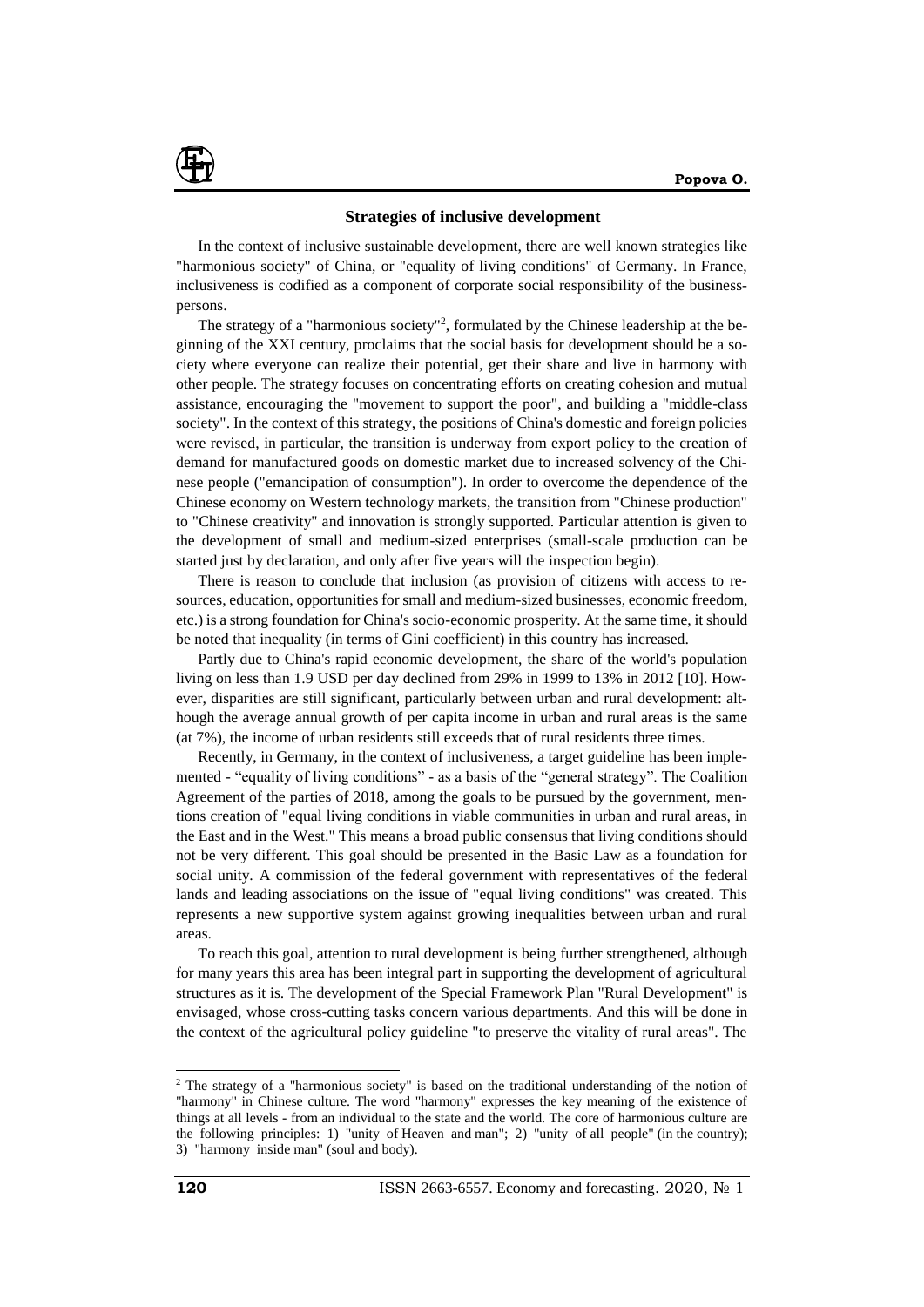

idea is to lay foundations for the prosperity of rural areas (despite the great variety of initial conditions) and ensure a decent standard of living the rural population [14].

In France, inclusiveness is becoming an important component of corporate social responsibility. Under the 2001 New Economic Rules Act, French companies listed at the stock market were required to provide social and environmental information in their annual reports. This information should reflect data on: employment with an analysis of possible difficulties in hiring and information on staff reductions; organization of working hours; wages and their dynamics; working conditions and safety; training; integration and employment of people with disabilities; company income and social schemes, etc. As of the beginning of 2007, 1,500 companies signed the approved Diversity Document, pledging to maintain cultural and ethical diversity of their employees at all levels [15].

In 2017, the French Parliament became the first in the world to approve the Law on Corporate Social Responsibility for Business. Under this law, one hundred leading French corporations are required to identify potential risks to their workers and the environment and to implement measures aimed at protecting human rights and freedoms and preserving the environment. If a company does not develop such a plan for the year, it will be fined up to 10 million euros. If the company does not have a plan and at the same time infringes the rights of employees or harms the environment, the fine will increase to 30 million euros.

There are many more examples of inclusive approaches in various areas of public life, all of which testify to the international social movement based on inclusion. Scientists note that the destructive globalization should be replaced by the inclusive one, which leads to the inclusion of all elements of the civilizational system in the general development process [16].

The lessons for Ukraine are obvious - both in terms of building a harmonious society and the equivalence of living conditions in urban and rural areas, and in terms of strengthening corporate social activity of economic entities.

#### **Conclusions**

The inclusive approach has become especially relevant in the context of multi-vectoral trends of economic growth and employment (practice shows that economic growth often fails to produce expected rise in employment) and poverty, which aggravates inequality between people in terms of wealth and opportunities for development. This creates challenges for further economic progress and social cohesion. It is becoming increasingly clear that further social progress depends not only on purely economic growth, but also on how much the poor will be able to benefit from this growth.

The key principles of inclusive development are as follows: broad social goals and comprehensive human development; reduction of inequality and poverty, a proper cohesion (*social inclusion*); citizens' active participation in economic activities (*economic inclusion*); participation in the economical use of natural resources and environmental protection (*environmental inclusion*); formation of equal basic conditions and opportunities for residents in urban and rural areas (*territorial inclusion*), and inclusion between generations. The emphasis of economic inclusion lays in the creation of conditions of productive employment for all groups of the population, their involvement in economic activities and creation of added value, and hence their participation in the distribution of income. Only improper participation in the distribution of income via redistribution by various forms of state support ("passive inclusion") leads to the formation of "professional" dependents and their exclusion from active economic activities.

Inclusive development is an updated concept of sustainable development with an emphasis on the socio-economic aspect of sustainability. The concept of inclusive development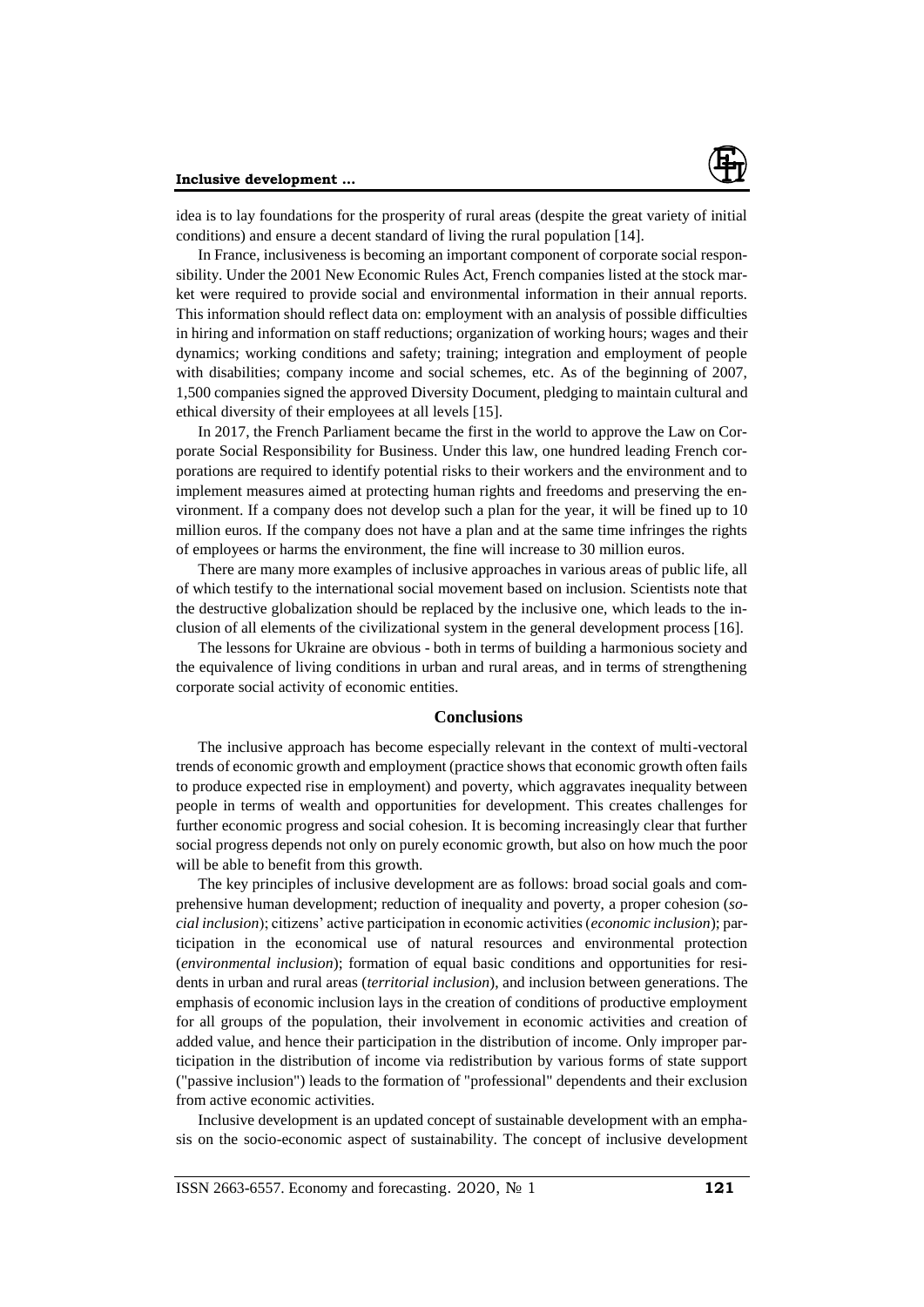

emerged in the course of evolution of the concept of sustainable development, which remains dominant for civilizational development in the XXI century. Transition to the model of sustainable development is permanent, from one version of this model to another, with featuring individual components as priorities in particular periods. At the same time, the economy is increasingly influenced by factors that were previously considered non-economic (environment, social responsibility, inclusion), and now begin to gain economic characteristics and dimensions.

Inclusion is a costly process and sometimes contradictory in terms of its effects, which requires further research. However, there is reason to agree that the cost of exclusion (that is, exclusion of a certain part of population) and thereby incurred socio-economic losses are much higher.

### *References*

1. Felipe, Jesus and Hasan, Rana (2006, April). The challenge of job creation in Asia. *ERD Policy Brief. Economic and Research Department Series*, 44. Asian Development Bank. Retrieved from https://www.adb.org/publications/challenge-job-creation-asia

2. Ravallion, Martin (2013). How long will it take to lift one billion people out of poverty? Policy Research Working Paper, WPS6325. Word Bank. Washington DC. https://doi.org/10.1093/wbro/lkt003

3. Roosevelt, Franklin Delano (1937, January 20). Second Inaugural address. https://doi.org/10.1037/e592422010-033

4. Hausmann: The economy needs inclusive growth. 10.11.2014. Retrieved from https://www.vestifinance.ru/articles/49179 [in Russian].

5. The Growth Report. Strategies for Sustained Growth and Inclusive Development. Moscow: "Ves' mir", 2009 [in Russian].

6. Mantsurov, I.H. (2018). Inclusive development as a basis for countering the global challenges of today. *Ekonomika Ukrainy – Economy of Ukraine*, 10, 71-87. https://doi.org/10.15407/economyukr.2018.10.071 [in Ukrainian].

7. Popova, O.L. (2009). Sustainable development of Ukraine's agrosphere: policy and mechanisms. Institute for economics and forecasting, NAS of Ukraine [in Ukrainian]

8. Documents X1X of the special session of the UN General Assembly (1997, June 23-27). New York. Retrieved from https://www.un.org/ru/ga/sessions/special.shtml [in Russian].

9. Zinchuk, T.O. (2017, June 27). An inclusive component of rural community development. In: *Intellectual economy in the context of social transformations: perspectives of publicprivate partnership*: materials of the III international scientific and practical forum (part 1, p.16-22). Zhytomyr: Zhytomyr National Agro-Ecological University [in Ukrainian].

10. UNESCO (2016). Education for the benefit of the people and the planet: building a sustainable future for all. World Education Monitoring Report. Retrieved from unesdoc.unesco.org  $\rightarrow$  ark:  $\rightarrow$  pf0000245752 rus [in Russian].

11. Creating an Inclusive Society: Practical Strategies to Promote Social Integration. Final Report of the Expert Group Meeting. Division for Social Policy and Development, United Nations Department of Economic and Social Affairs. Paris.

12. Buchanan, J.M. (1979). What Should Economists Do? Indianapolis: Liberty Fund.

13. Life without exception: What we know about a world accessible to all (2017). Retrieved from https://www.wonderzine.com/wonderzine/life/life/229016-be-inclusive [in Russian].

14. Agriculture is at the heart of society. Determination of agrarian policy directions and some data on the current state of agriculture (2015). Berlin: BMEL [in Russian].